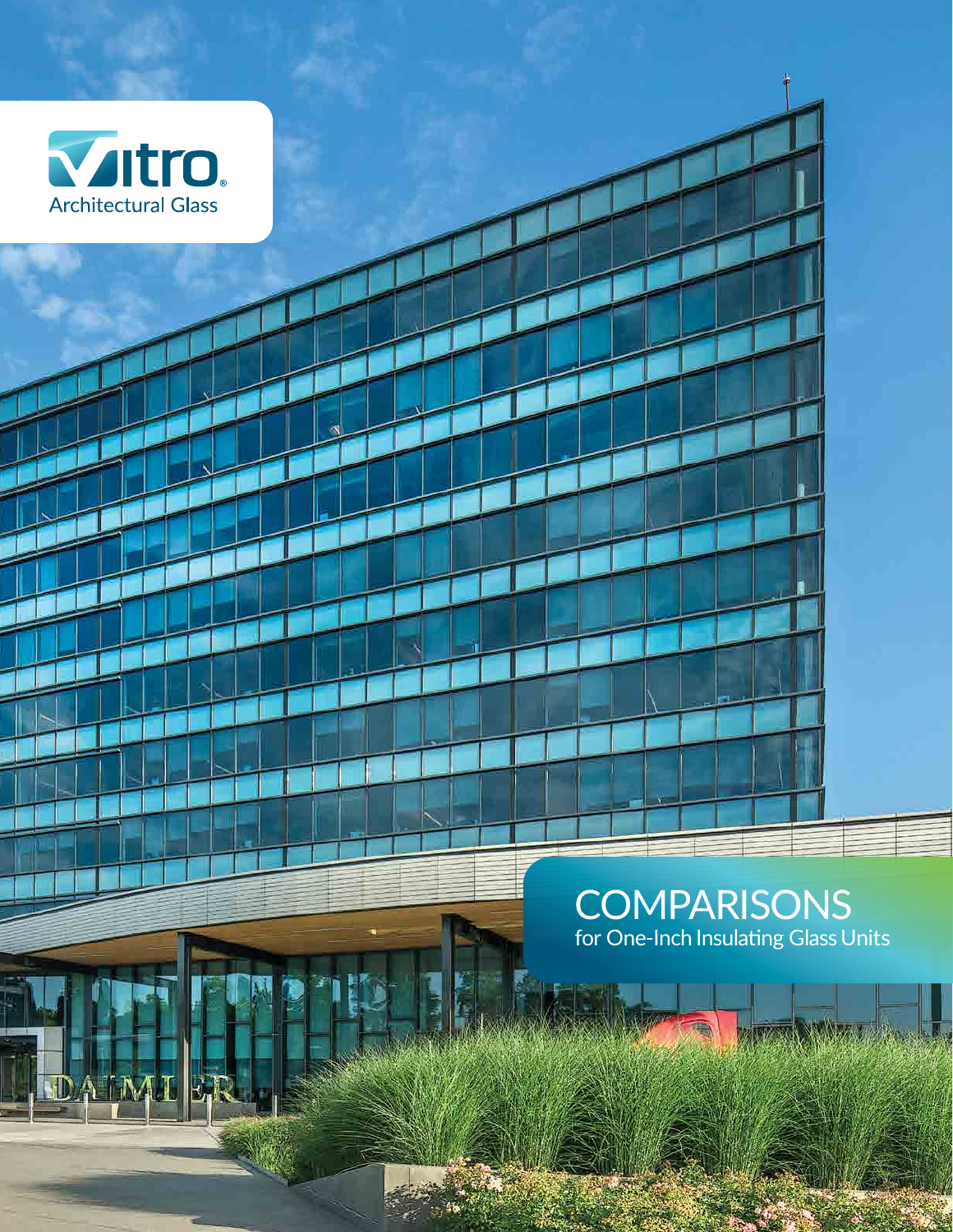|                                                                                                                                     |                                        |                                                        |                                        | Insulating Glass Unit Performance Comparisons 1-inch (25 mm) units with 1/2-inch (13 mm) airspace and two 1/4-inch (6 mm) lites |                                             |                     |                                    |                                           |  |
|-------------------------------------------------------------------------------------------------------------------------------------|----------------------------------------|--------------------------------------------------------|----------------------------------------|---------------------------------------------------------------------------------------------------------------------------------|---------------------------------------------|---------------------|------------------------------------|-------------------------------------------|--|
| <b>Glass Type</b><br>Outdoor Lite:<br>Indoor Lite:<br>Coating if Any<br>Coating if Any<br>$+$<br>(Surface) Glass<br>(Surface) Glass |                                        | <b>Visible Light</b><br>Transmittance<br>$(VLT)^{2}$ % | Visible Light Reflectance <sup>2</sup> |                                                                                                                                 | (Btu/hr·ft²·F)<br>NFRC U-Value <sup>3</sup> |                     | <b>Solar Heat Gain</b>             |                                           |  |
|                                                                                                                                     |                                        |                                                        | Exterior %                             | Interior %                                                                                                                      | Winter<br>Nighttime                         | <b>Winter Argon</b> | Coefficient<br>(SHGC) <sup>4</sup> | Light-to-Solar Gain<br>(LSG) <sup>5</sup> |  |
| Uncoated                                                                                                                            |                                        |                                                        |                                        |                                                                                                                                 |                                             |                     |                                    |                                           |  |
| <b>CLEAR Glass + Clear</b>                                                                                                          |                                        | 79                                                     | 15                                     | 15                                                                                                                              | 0.47                                        | 0.45                | 0.70                               | 1.13                                      |  |
| ACUITY™ + ACUITY™                                                                                                                   |                                        | 82                                                     | 15                                     | 15                                                                                                                              | 0.47                                        | 0.45                | 0.78                               | 1.05                                      |  |
| STARPHIRE® + STARPHIRE®                                                                                                             |                                        | 84                                                     | 15                                     | 15                                                                                                                              | 0.47                                        | 0.45                | 0.82                               | 1.02                                      |  |
| SOLEXIA® + Clear                                                                                                                    |                                        | 69                                                     | 13                                     | 15                                                                                                                              | 0.47                                        | 0.45                | 0.50                               | 1.38                                      |  |
| ATLANTICA® + Clear                                                                                                                  |                                        | 60                                                     | 10                                     | 14                                                                                                                              | 0.47                                        | 0.45                | 0.40                               | 1.50                                      |  |
| AZURIA® + Clear                                                                                                                     |                                        | 61                                                     | 11                                     | 14                                                                                                                              | 0.47                                        | 0.45                | 0.39                               | 1.56                                      |  |
| SOLARBLUE® + Clear                                                                                                                  |                                        | 50                                                     | 9                                      | 13                                                                                                                              | 0.47                                        | 0.45                | 0.49                               | 1.02                                      |  |
| PACIFICA <sup>®</sup> + Clear                                                                                                       |                                        | 38                                                     | $\overline{7}$                         | 13                                                                                                                              | 0.47                                        | 0.45                | 0.36                               | 1.06                                      |  |
| SOLARBRONZE <sup>®</sup> + Clear                                                                                                    |                                        | 47                                                     | 8                                      | 13                                                                                                                              | 0.47                                        | 0.45                | 0.51                               | 0.92                                      |  |
| OPTIGRAY® + Clear                                                                                                                   |                                        | 56                                                     | 10                                     | 13                                                                                                                              | 0.47                                        | 0.45                | 0.52                               | 1.08                                      |  |
| SOLARGRAY® + Clear                                                                                                                  |                                        | 40                                                     | $\overline{7}$                         | 13                                                                                                                              | 0.47                                        | 0.45                | 0.46                               | 0.87                                      |  |
| GRAYLITE®II + Clear                                                                                                                 |                                        | $\,8\,$                                                | $\overline{4}$                         | 12                                                                                                                              | 0.47                                        | 0.45                | 0.22                               | 0.36                                      |  |
| Coated                                                                                                                              |                                        |                                                        |                                        |                                                                                                                                 |                                             |                     |                                    |                                           |  |
| SUNGATE® 400 Low-E Glass                                                                                                            |                                        |                                                        |                                        |                                                                                                                                 |                                             |                     |                                    |                                           |  |
|                                                                                                                                     | SUNGATE 400 (2) Clear + Clear          | 76                                                     | 14                                     | 14                                                                                                                              | 0.32                                        | 0.28                | 0.60                               | 1.27                                      |  |
|                                                                                                                                     | SUNGATE 400 (2) STARPHIRE + STARPHIRE  | 80                                                     | 14                                     | 14                                                                                                                              | 0.32                                        | 0.28                | 0.68                               | 1.18                                      |  |
|                                                                                                                                     | CLEAR + SUNGATE 400 (3) Clear          | 76                                                     | 14                                     | 14                                                                                                                              | 0.32                                        | 0.28                | 0.63                               | 1.21                                      |  |
|                                                                                                                                     | SOLEXIA + SUNGATE 400 (3) Clear        | 66                                                     | 11                                     | 13                                                                                                                              | 0.32                                        | 0.28                | 0.44                               | 1.50                                      |  |
|                                                                                                                                     | ATLANTICA + SUNGATE 400 (3) Clear      | 58                                                     | 9                                      | 12                                                                                                                              | 0.32                                        | 0.28                | 0.35                               | 1.66                                      |  |
|                                                                                                                                     | AZURIA + SUNGATE 400 (3) Clear         | 59                                                     | 10                                     | 12                                                                                                                              | 0.32                                        | 0.28                | 0.34                               | 1.74                                      |  |
|                                                                                                                                     | SOLARBLUE + SUNGATE 400 (3) Clear      | 48                                                     | 8                                      | 12                                                                                                                              | 0.32                                        | 0.28                | 0.42                               | 1.14                                      |  |
|                                                                                                                                     | PACIFICA + SUNGATE 400 (3) Clear       | 37                                                     | $\overline{7}$                         | 11                                                                                                                              | 0.32                                        | 0.28                | 0.30                               | 1.23                                      |  |
|                                                                                                                                     | SOLARBRONZE + SUNGATE 400 (3) Clear    | 46                                                     | 8                                      | 12                                                                                                                              | 0.32                                        | 0.28                | 0.44                               | 1.05                                      |  |
|                                                                                                                                     | OPTIGRAY + SUNGATE 400 (3) Clear       | 54                                                     | 9                                      | 12                                                                                                                              | 0.32                                        | 0.28                | 0.46                               | 1.17                                      |  |
|                                                                                                                                     | SOLARGRAY + SUNGATE 400 (3) Clear      | 38                                                     | $\overline{7}$                         | 12                                                                                                                              | 0.32                                        | 0.28                | 0.39                               | 0.97                                      |  |
|                                                                                                                                     | GRAYLITE II + SUNGATE 400 (3) Clear    | 8                                                      | $\overline{4}$                         | 11                                                                                                                              | 0.32                                        | 0.28                | 0.15                               | 0.53                                      |  |
| SOLARBAN® 60 Solar Control Low-E Glass                                                                                              |                                        |                                                        |                                        |                                                                                                                                 |                                             |                     |                                    |                                           |  |
|                                                                                                                                     | SOLARBAN 60 (2) Clear + Clear          | 70                                                     | 11                                     | 12                                                                                                                              | 0.29                                        | 0.24                | 0.39                               | 1.79                                      |  |
|                                                                                                                                     | SOLARBAN 60 (2) ACUITY + ACUITY        | 73                                                     | 11                                     | 12                                                                                                                              | 0.29                                        | 0.24                | 0.41                               | 1.78                                      |  |
|                                                                                                                                     | SOLARBAN 60 (2) STARPHIRE + STARPHIRE  | 74                                                     | 11                                     | 12                                                                                                                              | 0.29                                        | 0.24                | 0.41                               | 1.80                                      |  |
|                                                                                                                                     | SOLARBAN 60 (2) SOLEXIA + Clear        | 61                                                     | 9                                      | 12                                                                                                                              | 0.29                                        | 0.24                | 0.32                               | 1.91                                      |  |
|                                                                                                                                     | SOLARBAN 60 (2) ATLANTICA + Clear      | 53                                                     | 8                                      | 11                                                                                                                              | 0.29                                        | 0.24                | 0.27                               | 1.96                                      |  |
|                                                                                                                                     | SOLARBAN 60 (2) AZURIA + Clear         | 54                                                     | 8                                      | 11                                                                                                                              | 0.29                                        | 0.24                | 0.28                               | 1.93                                      |  |
|                                                                                                                                     | SOLARBAN 60 (2) SOLARBLUE + Clear      | 45                                                     | 7                                      | 11                                                                                                                              | 0.29                                        | 0.24                | 0.29                               | 1.55                                      |  |
|                                                                                                                                     | SOLARBAN 60 (2) PACIFICA + Clear       | 34                                                     | 6                                      | 10                                                                                                                              | 0.29                                        | 0.24                | 0.23                               | 1.48                                      |  |
|                                                                                                                                     | SOLARBAN 60 (2) SOLARBRONZE + Clear    | 42                                                     | $\overline{7}$                         | 11                                                                                                                              | 0.29                                        | 0.24                | 0.28                               | 1.50                                      |  |
|                                                                                                                                     | SOLARBAN 60 (2) OPTIGRAY + Clear       | 50                                                     | 8                                      | 11                                                                                                                              | 0.29                                        | 0.24                | 0.30                               | 1.67                                      |  |
|                                                                                                                                     | SOLARBAN 60 (2) SOLARGRAY + Clear      | 35                                                     | 6                                      | 10                                                                                                                              | 0.29                                        | 0.24                | 0.25                               | 1.40                                      |  |
|                                                                                                                                     | SOLEXIA + SOLARBAN 60 (3) Clear        | 61                                                     | 10                                     | 10                                                                                                                              | 0.29                                        | 0.24                | 0.37                               | 1.65                                      |  |
|                                                                                                                                     | ATLANTICA + SOLARBAN 60 (3) Clear      | 53                                                     | 8                                      | 10                                                                                                                              | 0.29                                        | 0.24                | 0.31                               | 1.71                                      |  |
|                                                                                                                                     | AZURIA + SOLARBAN 60 (3) Clear         | 54                                                     | 9                                      | 10                                                                                                                              | 0.29                                        | 0.24                | 0.31                               | 1.74                                      |  |
|                                                                                                                                     | SOLARBLUE + SOLARBAN 60 (3) Clear      | 45                                                     | 7                                      | 9                                                                                                                               | 0.29                                        | 0.24                | 0.33                               | 1.36                                      |  |
|                                                                                                                                     | PACIFICA + SOLARBAN 60 (3) Clear       | 34                                                     | 6                                      | 9                                                                                                                               | 0.29                                        | 0.24                | 0.25                               | 1.36                                      |  |
|                                                                                                                                     | SOLARBRONZE + SOLARBAN 60 (3) Clear    | 42                                                     | 7                                      | 9                                                                                                                               | 0.29                                        | 0.24                | 0.32                               | 1.31                                      |  |
|                                                                                                                                     | OPTIGRAY + SOLARBAN 60 (3) Clear       | 50                                                     | 8                                      | 9                                                                                                                               | 0.29                                        | 0.24                | 0.35                               | 1.43                                      |  |
|                                                                                                                                     | SOLARGRAY + SOLARBAN 60 (3) Clear      | 35                                                     | 7                                      | 9                                                                                                                               | 0.29                                        | 0.24                | 0.29                               | 1.21                                      |  |
|                                                                                                                                     | GRAYLITE II + SOLARBAN 60 (3) Clear    | $\overline{7}$                                         | $\overline{4}$                         | 8                                                                                                                               | 0.29                                        | 0.24                | 0.13                               | 0.54                                      |  |
|                                                                                                                                     | SOLARBAN® 67 Solar Control Low-E Glass |                                                        |                                        |                                                                                                                                 |                                             |                     |                                    |                                           |  |
|                                                                                                                                     | SOLARBAN 67 (2) Clear + Clear          | 54                                                     | 19                                     | 16                                                                                                                              | 0.29                                        | 0.24                | 0.29                               | 1.86                                      |  |
|                                                                                                                                     | SOLARBAN 67 (2) ACUITY + ACUITY        | 56                                                     | 19                                     | 16                                                                                                                              | 0.29                                        | 0.24                | 0.30                               | 1.87                                      |  |
|                                                                                                                                     | SOLARBAN 67 (2) STARPHIRE + STARPHIRE  | 57                                                     | 20                                     | 16                                                                                                                              | 0.29                                        | 0.24                | 0.30                               | 1.90                                      |  |
|                                                                                                                                     | SOLARBAN 67 (2) SOLEXIA + Clear        | 47                                                     | 16                                     | 16                                                                                                                              | 0.29                                        | 0.24                | 0.25                               | 1.88                                      |  |
|                                                                                                                                     | SOLARBAN 67 (2) ATLANTICA + Clear      | 41                                                     | 13                                     | 16                                                                                                                              | 0.29                                        | 0.24                | 0.22                               | 1.86                                      |  |
|                                                                                                                                     | SOLARBAN 67 (2) AZURIA + Clear         | 42                                                     | 13                                     | 16                                                                                                                              | 0.29                                        | 0.24                | 0.23                               | 1.83                                      |  |
|                                                                                                                                     | SOLARBAN 67 (2) OPTIBLUE + Clear       | 39                                                     | 12                                     | 15                                                                                                                              | 0.29                                        | 0.24                | 0.25                               | 1.56                                      |  |
|                                                                                                                                     | SOLARBAN 67 (2) SOLARBLUE + Clear      | 34                                                     | 10                                     | 15                                                                                                                              | 0.29                                        | 0.24                | 0.23                               | 1.48                                      |  |
|                                                                                                                                     | SOLARBAN 67 (2) PACIFICA + Clear       | 26                                                     | 8                                      | 15                                                                                                                              | 0.29                                        | 0.24                | 0.19                               | 1.37                                      |  |
|                                                                                                                                     | SOLARBAN 67 (2) SOLARBRONZE + Clear    | 32                                                     | 10                                     | 15                                                                                                                              | 0.29                                        | 0.24                | 0.22                               | 1.45                                      |  |
|                                                                                                                                     |                                        |                                                        |                                        |                                                                                                                                 |                                             |                     |                                    |                                           |  |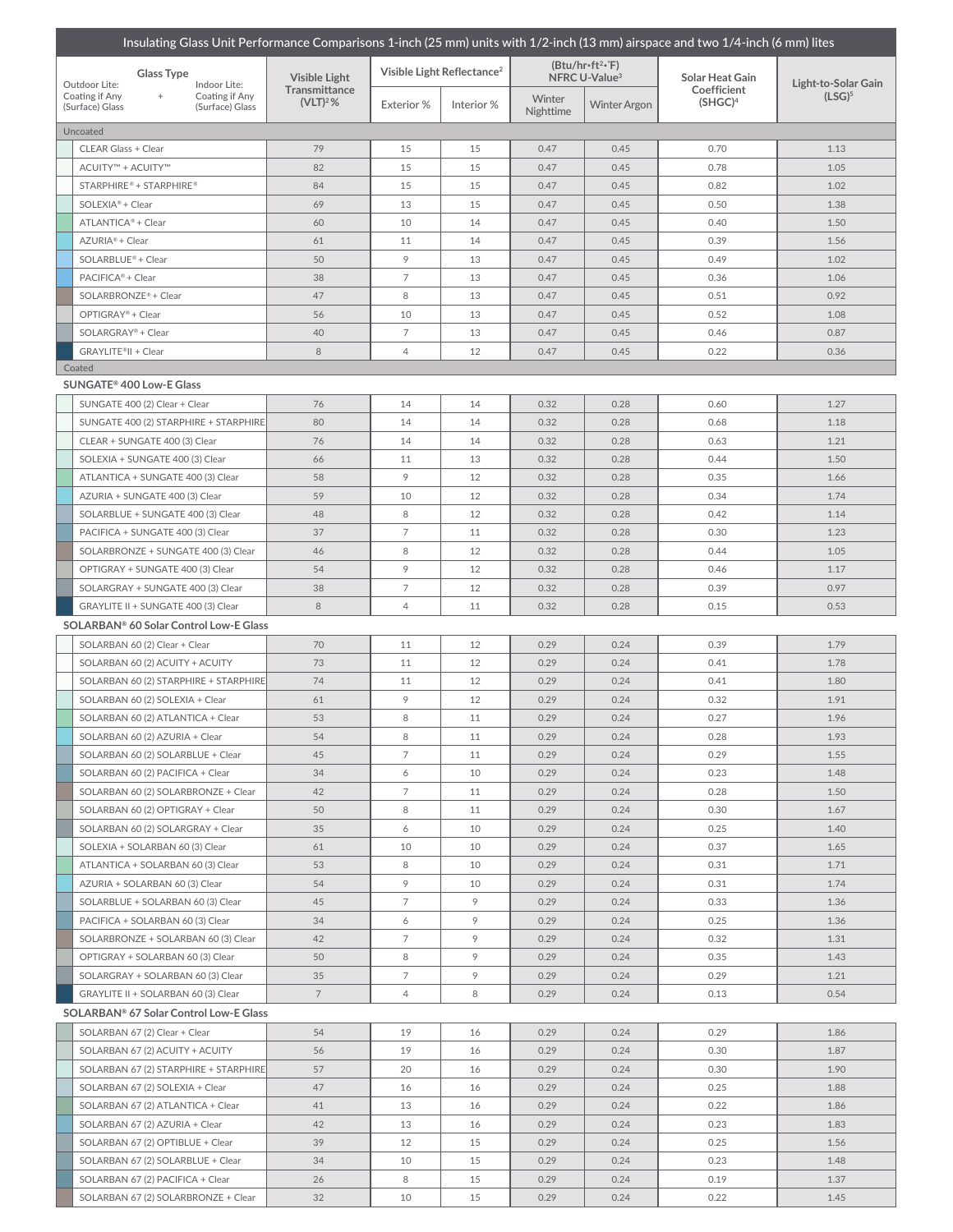| Insulating Glass Unit Performance Comparisons 1-inch (25 mm) units with 1/2-inch (13 mm) airspace and two 1/4-inch (6 mm) lites |                                                        |                                        |            |                                             |                     |                                    |                     |  |  |
|---------------------------------------------------------------------------------------------------------------------------------|--------------------------------------------------------|----------------------------------------|------------|---------------------------------------------|---------------------|------------------------------------|---------------------|--|--|
| <b>Glass Type</b><br>Outdoor Lite:<br>Indoor Lite:                                                                              | <b>Visible Light</b><br>Transmittance<br>$(VLT)^{2}$ % | Visible Light Reflectance <sup>2</sup> |            | (Btu/hr·ft²·F)<br>NFRC U-Value <sup>3</sup> |                     | <b>Solar Heat Gain</b>             | Light-to-Solar Gain |  |  |
| Coating if Any<br>Coating if Any<br>$+$<br>(Surface) Glass<br>(Surface) Glass                                                   |                                                        | Exterior %                             | Interior % | Winter<br><b>Nighttime</b>                  | <b>Winter Argon</b> | Coefficient<br>(SHGC) <sup>4</sup> | (LSG) <sup>5</sup>  |  |  |
| SOLARBAN® 67 Solar Control Low-E Glass (Continued)                                                                              |                                                        |                                        |            |                                             |                     |                                    |                     |  |  |
| SOLARBAN 67 (2) OPTIGRAY + Clear                                                                                                | 38                                                     | 12                                     | 15         | 0.29                                        | 0.24                | 0.24                               | 1.58                |  |  |
| SOLARBAN 67 (2) SOLARGRAY + Clear                                                                                               | 27                                                     | 8                                      | 15         | 0.29                                        | 0.24                | 0.20                               | 1.35                |  |  |
| ATLANTICA + SOLARBAN 67 (3) Clear                                                                                               | 41                                                     | 11                                     | 18         | 0.29                                        | 0.24                | 0.29                               | 1.41                |  |  |
| AZURIA + SOLARBAN 67 (3) Clear                                                                                                  | 42                                                     | 11                                     | 18         | 0.29                                        | 0.24                | 0.29                               | 1.45                |  |  |
| SOLARBLUE + SOLARBAN 67 (3) Clear                                                                                               | 34                                                     | 9                                      | 18         | 0.29                                        | 0.24                | 0.30                               | 1.13                |  |  |
| PACIFICA + SOLARBAN 67 (3) Clear                                                                                                | 26                                                     | $\overline{7}$                         | 18         | 0.29                                        | 0.24                | 0.23                               | 1.13                |  |  |
| SOLARBRONZE + SOLARBAN 67 (3) Clear                                                                                             | 32                                                     | 9                                      | 18         | 0.29                                        | 0.24                | 0.29                               | 1.10                |  |  |
| OPTIGRAY + SOLARBAN 67 (3) Clear                                                                                                | 38                                                     | 10                                     | 18         | 0.29                                        | 0.24                | 0.32                               | 1.19                |  |  |
| SOLARGRAY + SOLARBAN 67 (3) Clear                                                                                               | 27                                                     | 8                                      | 18         | 0.29                                        | 0.24                | 0.26                               | 1.04                |  |  |
| GRAYLITE II + SOLARBAN 67 (3) Clear                                                                                             | 5                                                      | $\overline{4}$                         | 18         | 0.29                                        | 0.24                | 0.12                               | 0.42                |  |  |
| SOLARBAN® 70 Solar Control Low-E Glass <sup>†</sup> (formerly Solarban® 70XL Glass)                                             |                                                        |                                        |            |                                             |                     |                                    |                     |  |  |
| SOLARBAN 70 $(2)^{\dagger}$ + Clear                                                                                             | 64                                                     | 13                                     | 14         | 0.28                                        | 0.24                | 0.27                               | 2.37                |  |  |
| SOLARBAN 70 (2) SOLEXIA + Clear                                                                                                 | 56                                                     | 11                                     | 14         | 0.28                                        | 0.24                | 0.26                               | 2.15                |  |  |
| SOLARBAN 70 (2) ATLANTICA + Clear                                                                                               | 49                                                     | 10                                     | 13         | 0.28                                        | 0.24                | 0.23                               | 2.13                |  |  |
| SOLARBAN 70 (2) AZURIA + Clear                                                                                                  | 50                                                     | 10                                     | 13         | 0.28                                        | 0.24                | 0.24                               | 2.08                |  |  |
| SOLARBAN 70 (2) SOLARBLUE + Clear                                                                                               | 41                                                     | 8                                      | 13         | 0.28                                        | 0.24                | 0.22                               | 1.86                |  |  |
| SOLARBAN 70 (2) PACIFICA + Clear                                                                                                | 31                                                     | $\overline{7}$                         | 13         | 0.28                                        | 0.24                | 0.19                               | 1.63                |  |  |
| SOLARBAN 70 (2) SOLARBRONZE + Clear                                                                                             | 39                                                     | 8                                      | 13         | 0.28                                        | 0.24                | 0.20                               | 1.95                |  |  |
| SOLARBAN 70 (2) OPTIGRAY + Clear                                                                                                | 46                                                     | 9                                      | 13         | 0.28                                        | 0.24                | 0.23                               | 2.00                |  |  |
| SOLARBAN 70 (2) SOLARGRAY + Clear                                                                                               | 32                                                     | $\overline{7}$                         | 13         | 0.28                                        | 0.24                | 0.19                               | 1.68                |  |  |
| SOLEXIA + SOLARBAN 70 $(3)$ <sup>†</sup>                                                                                        | 56                                                     | 11                                     | 12         | 0.28                                        | 0.24                | 0.32                               | 1.75                |  |  |
| ATLANTICA + SOLARBAN 70 (3) <sup>†</sup>                                                                                        | 48                                                     | 9                                      | 11         | 0.28                                        | 0.24                | 0.28                               | 1.71                |  |  |
| AZURIA + SOLARBAN 70 (3) <sup>†</sup>                                                                                           | 49                                                     | 9                                      | 11         | 0.28                                        | 0.24                | 0.29                               | 1.69                |  |  |
| SOLARBLUE + SOLARBAN 70 (3) <sup>T</sup>                                                                                        | 41                                                     | 8                                      | 12         | 0.28                                        | 0.24                | 0.27                               | 1.52                |  |  |
| PACIFICA + SOLARBAN 70 (3) <sup>†</sup>                                                                                         | 31                                                     | 6                                      | 10         | 0.28                                        | 0.24                | 0.22                               | 1.41                |  |  |
| SOLARBRONZE + SOLARBAN 70 $(3)^{\dagger}$                                                                                       | 38                                                     | 8                                      | 11         | 0.28                                        | 0.24                | 0.26                               | 1.46                |  |  |
| OPTIGRAY + SOLARBAN 70 (3) <sup>†</sup>                                                                                         | 46                                                     | 9                                      | 12         | 0.28                                        | 0.24                | 0.28                               | 1.64                |  |  |
| SOLARGRAY + SOLARBAN 70 $(3)$ <sup>†</sup>                                                                                      | 32<br>6                                                | 7<br>$\overline{4}$                    | 11<br>10   | 0.28<br>0.28                                | 0.24                | 0.24<br>0.11                       | 1.33                |  |  |
| GRAYLITE II + SOLARBAN 70 (3) <sup>†</sup>                                                                                      |                                                        |                                        |            |                                             | 0.24                |                                    | 0.55                |  |  |
| SOLARBAN® 72 Solar Control Low-E Glass                                                                                          |                                                        |                                        |            |                                             |                     |                                    |                     |  |  |
| SOLARBAN 72 (2) ACUITY + ACUITY                                                                                                 | 66                                                     | 13                                     | 14         | 0.28                                        | 0.24                | 0.28                               | 2.36                |  |  |
| SOLARBAN 72 (2) STARPHIRE + STARPHIRE                                                                                           | 68                                                     | 13                                     | 14         | 0.28                                        | 0.24                | 0.28                               | 2.43                |  |  |
| SOLARBAN® 90 Solar Control Low-E Glass                                                                                          |                                                        |                                        |            |                                             |                     |                                    |                     |  |  |
| SOLARBAN 90 (2) Clear + Clear                                                                                                   | 51                                                     | 12                                     | 19         | 0.29                                        | 0.24                | 0.23                               | 2.22                |  |  |
| SOLARBAN 90 (2) ACUITY + ACUITY                                                                                                 | 53                                                     | 12                                     | 19         | 0.29                                        | 0.24                | 0.23                               | 2.30                |  |  |
| SOLARBAN 90 (2) STARPHIRE + STARPHIRE<br>SOLARBAN 90 (2) SOLEXIA + Clear                                                        | 54<br>44                                               | 13<br>10                               | 20<br>19   | 0.29<br>0.29                                | 0.24<br>0.24        | 0.23<br>0.22                       | 2.35<br>2.00        |  |  |
| SOLARBAN 90 (2) ATLANTICA + Clear                                                                                               | 39                                                     | 9                                      | 19         | 0.29                                        | 0.24                | 0.20                               | 1.95                |  |  |
| SOLARBAN 90 (2) AZURIA + Clear                                                                                                  | 39                                                     | 9                                      | 19         | 0.29                                        | 0.24                | 0.21                               | 1.86                |  |  |
| SOLARBAN 90 (2) OPTIBLUE + Clear                                                                                                | 37                                                     | 8                                      | 19         | 0.29                                        | 0.24                | 0.20                               | 1.85                |  |  |
| SOLARBAN 90 (2) SOLARBLUE + Clear                                                                                               | 32                                                     | 8                                      | 18         | 0.29                                        | 0.24                | 0.19                               | 1.68                |  |  |
| SOLARBAN 90 (2) PACIFICA + Clear                                                                                                | 24                                                     | 6                                      | 18         | 0.29                                        | 0.24                | 0.17                               | 1.41                |  |  |
| SOLARBAN 90 (2) SOLARBRONZE + Clear                                                                                             | 31                                                     | 7                                      | 18         | 0.29                                        | 0.24                | 0.18                               | 1.72                |  |  |
| SOLARBAN 90 (2) OPTIGRAY + Clear                                                                                                | 36                                                     | 8                                      | 19         | 0.29                                        | 0.24                | 0.20                               | 1.80                |  |  |
| SOLARBAN 90 (2) SOLARGRAY + Clear                                                                                               | 26                                                     | 6                                      | 18         | 0.29                                        | 0.24                | 0.17                               | 1.53                |  |  |
| SOLEXIA + SOLARBAN 90 (3) Clear                                                                                                 | 44                                                     | 16                                     | 12         | 0.29                                        | 0.24                | 0.30                               | 1.47                |  |  |
| ATLANTICA + SOLARBAN 90 (3) Clear                                                                                               | 39                                                     | 13                                     | 12         | 0.29                                        | 0.24                | 0.26                               | 1.50                |  |  |
| AZURIA + SOLARBAN 90 (3) Clear                                                                                                  | 39                                                     | 13                                     | 12         | 0.29                                        | 0.24                | 0.27                               | 1.44                |  |  |
| SOLARBLUE + SOLARBAN 90 (3) Clear                                                                                               | 32                                                     | 10                                     | 11         | 0.29                                        | 0.24                | 0.25                               | 1.28                |  |  |
| PACIFICA + SOLARBAN 90 (3) Clear                                                                                                | 24                                                     | 8                                      | 11         | 0.29                                        | 0.24                | 0.21                               | 1.14                |  |  |
| SOLARBRONZE + SOLARBAN 90 (3) Clear                                                                                             | 30                                                     | 10                                     | 11         | 0.29                                        | 0.24                | 0.24                               | 1.25                |  |  |
| OPTIGRAY + SOLARBAN 90 (3) Clear                                                                                                | 36                                                     | 12                                     | 11         | 0.29                                        | 0.24                | 0.27                               | 1.33                |  |  |
| SOLARGRAY + SOLARBAN 90 (3) Clear                                                                                               | 25                                                     | 8                                      | 11         | 0.29                                        | 0.24                | 0.22                               | 1.14                |  |  |
| GRAYLITE II + SOLARBAN 90 (3) Clear                                                                                             | 5                                                      | $\overline{4}$                         | 11         | 0.29                                        | 0.24                | 0.11                               | 0.45                |  |  |
| SOLARBAN® z50 Solar Control Low-E Glass <sup>11</sup>                                                                           |                                                        |                                        |            |                                             |                     |                                    |                     |  |  |
| SOLARBAN 60 (2) OPTIBLUE + Clear<br>51<br>8<br>11<br>0.29<br>0.24<br>0.32<br>1.59                                               |                                                        |                                        |            |                                             |                     |                                    |                     |  |  |
| SOLARBAN® z75 Solar Control Low-E Glass <sup>††</sup>                                                                           |                                                        |                                        |            |                                             |                     |                                    |                     |  |  |
| SOLARBAN 70 (2) OPTIBLUE + Clear                                                                                                | 46                                                     | 9                                      | 13         | 0.28                                        | 0.24                | 0.23                               | 2.00                |  |  |